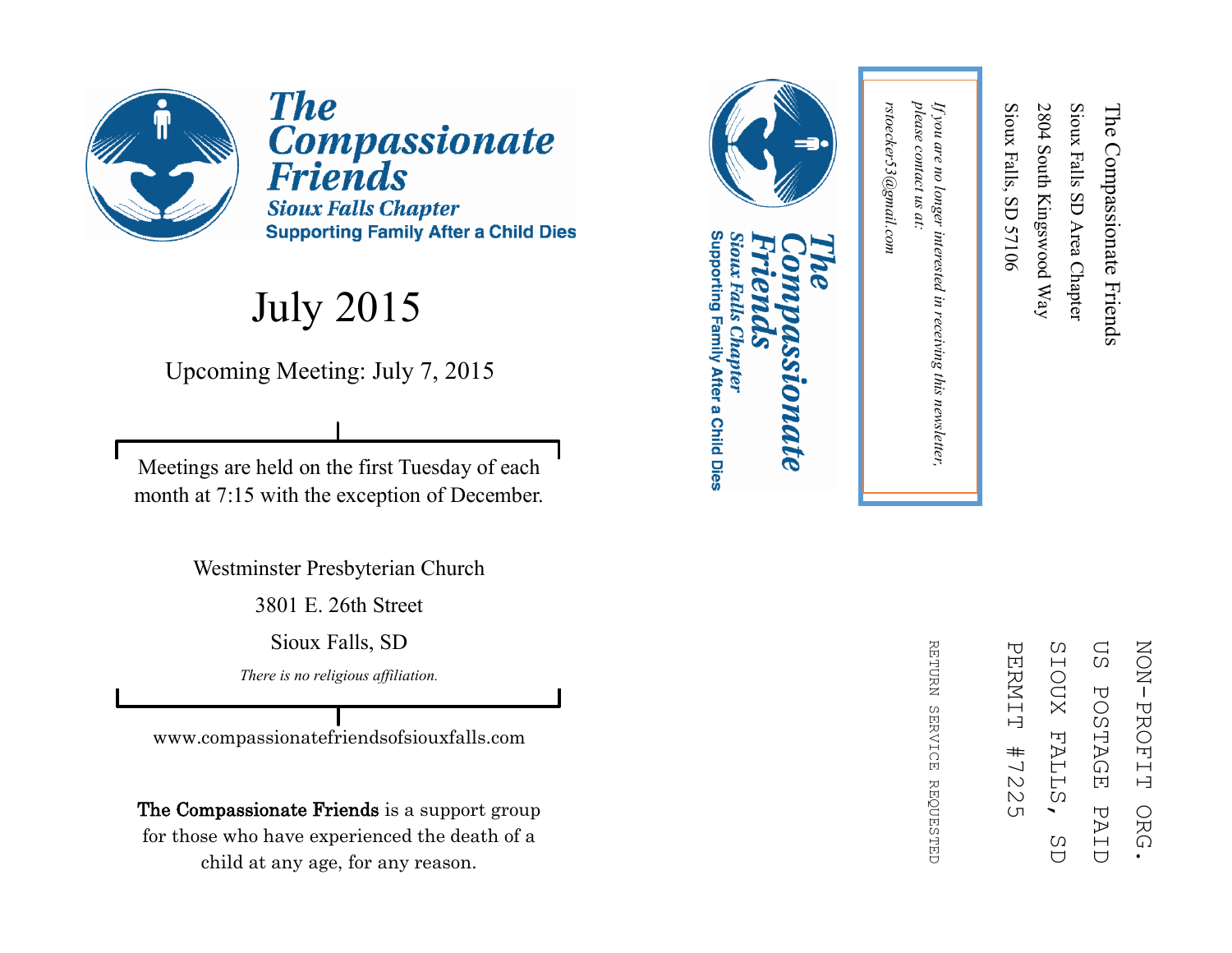| Grief is in two parts. The first is loss.<br>The second is the remaking of life.                                                                                                                                                                               |
|----------------------------------------------------------------------------------------------------------------------------------------------------------------------------------------------------------------------------------------------------------------|
| -Anne Roiphe-                                                                                                                                                                                                                                                  |
| WE NEED YOUR HELP!                                                                                                                                                                                                                                             |
| the caring, supportive, long-term rehabilitation that only survivors can provide<br>sionate Friends. We MUST do better --- it is our ministry and our mission to provide<br>There are so many grieving families not helped by our local chapter of The Compas- |
| the rest of 2015 and 2016. Put your creative thinking cap on and come!<br>We are inviting you and anyone you think can help us to come brainstorm ideas for                                                                                                    |
| When: 7:00 p.m., July 14, 2015                                                                                                                                                                                                                                 |
| Where: Our regular meeting site at Westminster Presbyterian Church                                                                                                                                                                                             |
| 3801 E. 26th Street, Sioux Falls                                                                                                                                                                                                                               |
| If you are unable to join us, you can email your ideas to us at:                                                                                                                                                                                               |
| Rstoecker53@gmail.com                                                                                                                                                                                                                                          |
| pmastel@sio.midco.net                                                                                                                                                                                                                                          |
| Kristin.tcf@gmail.com                                                                                                                                                                                                                                          |
| whose world has been broken apart by the loss of a child<br>Please join us. Help us reach every family, every parent, grandparent, and sibling                                                                                                                 |
| TCF<br>Sioux Falls Chapter Page                                                                                                                                                                                                                                |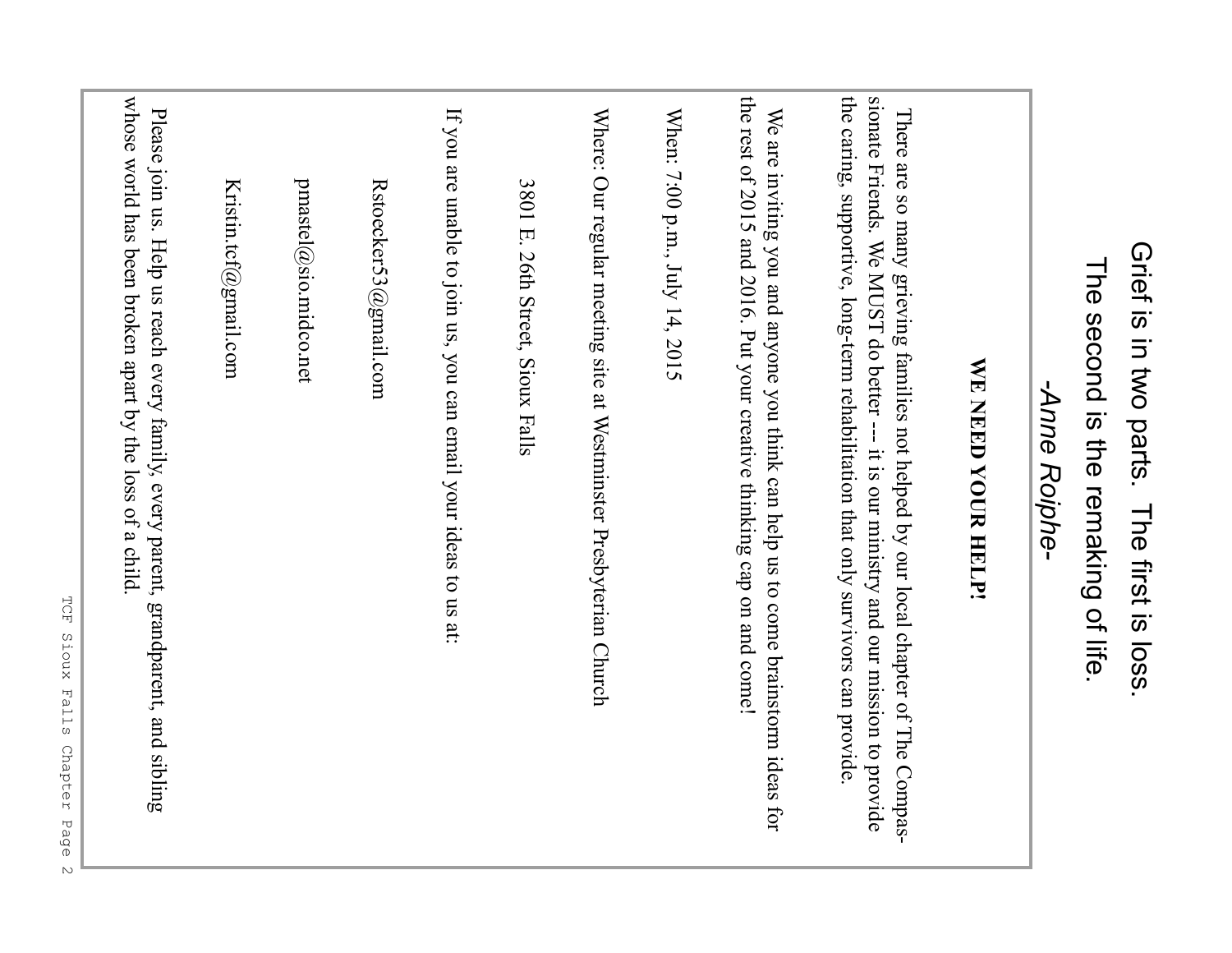| cumstances. We are a unique family because we represent many races, creeds, and relationships. We are young, and we are old.<br>Some of us are far along in our grief, but others still feel a grief so fresh and so intensely painful that they feel helpless and see<br>pain becomes my pain, just as your hope becomes my hope. We come together from all walks of life, from many different cir-<br>with hem anilates us your black of the same and from many different causes, but our like tength over the manger of the sequent conternal with the set of the children we must be all assess but over the set of the set of the<br>We need not walk alone. We are The Compassionate Friends. We reach out to each other with love, with understanding, and | The Sioux Falls Chapter of Compassionate Friends met June $2, 2015$ . We were able to<br>were teary as families shared their stories of loss. Those parents who are further along<br>welcome some parents and siblings who are in the early stages of grief. Discussions<br>in the grief journey also struggled with their pain, especially those whose children's<br>birthday or death anniversaries are in June | www.compassionatefriends.org<br>National Office: 877-969-0010<br>The Compassionate Friends   | Kristin Seruyange 605-610-9432<br>kristin.tcf@gmail.com<br>mpastel@sio.midco.net | Peggy Mastel 605-351-8823<br>TCF Leaders for Sioux Falls:<br>Ruth Stoecker 605-201-1426<br>rstoecker53@gmail.com | child's birthday.<br>about your child during the month of your<br>pictures and anything you wish to share<br>will have a table set up for you to bring<br>As part of remembering our children, we |
|-------------------------------------------------------------------------------------------------------------------------------------------------------------------------------------------------------------------------------------------------------------------------------------------------------------------------------------------------------------------------------------------------------------------------------------------------------------------------------------------------------------------------------------------------------------------------------------------------------------------------------------------------------------------------------------------------------------------------------------------------------------------|-------------------------------------------------------------------------------------------------------------------------------------------------------------------------------------------------------------------------------------------------------------------------------------------------------------------------------------------------------------------------------------------------------------------|----------------------------------------------------------------------------------------------|----------------------------------------------------------------------------------|------------------------------------------------------------------------------------------------------------------|---------------------------------------------------------------------------------------------------------------------------------------------------------------------------------------------------|
| The Compassionate Friends Credo                                                                                                                                                                                                                                                                                                                                                                                                                                                                                                                                                                                                                                                                                                                                   |                                                                                                                                                                                                                                                                                                                                                                                                                   | Valley Springs, SD 57068<br>48424 Beaver Valley Rd<br>Send your love gift to:<br>Tami Meeker | Submitted by:<br>Address:<br>Love Gift Amount:                                   | In Memory of:<br>Your donation is greatly appreciated.                                                           | month so that they may be included in the fol-<br>Please send in love gifts by the 5th of the<br>lowing month's newsletter.<br>The Gift of Love                                                   |

ing of The Compassionate Friends, it is pain we will share, just as we share with each other our love for the children who have b died. We are all seeking and struggling to build a future for ourselves, but we are committed to building a future together. died. We are all seeking and struggling to build a future for ourselves, but we are committed to building a future together. We reach out to each other in love to share the pain as well as the joy, share the anger as well as the peace, share the faith as well as the doubts, and help each other to grieve as well as to grow. We Need Not Walk Alone. We Are The Compassionate Friends.

ing of The Compassionate Friends, it is pain we will share, just as we share with each other our love for the children who have

as the doubts, and help each other to grieve as well as to grow. We Need Not Walk Alone. We Are The Compassionate Friends. reach out to each other in love to share the pain as well as the joy, share the anger as well as the peace, share the faith as well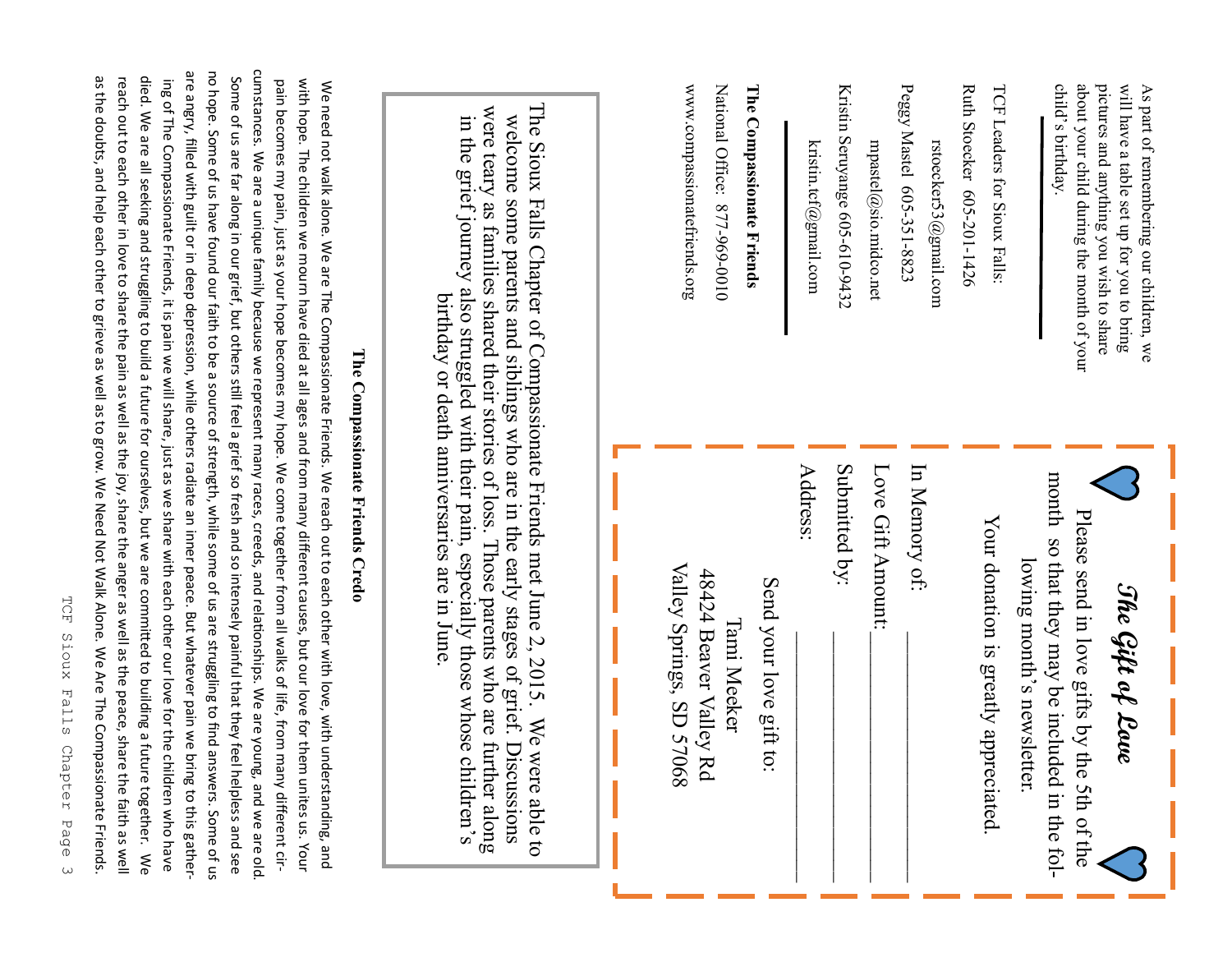

From Mike, Artyce, & Lee Brooke

From Mike, Artyce, & Lee Brooke

From Gloria & the late Tom Faber

From Gloria & the late Tom Faber

From Jack & Karen Huber

From Jack & Karen Huber

In loving memory of

In loving memory of

**Nicholas Aron Huber**

Nicholas Aron Huber

In loving memory of

In loving memory of

In loving memory of

In loving memory of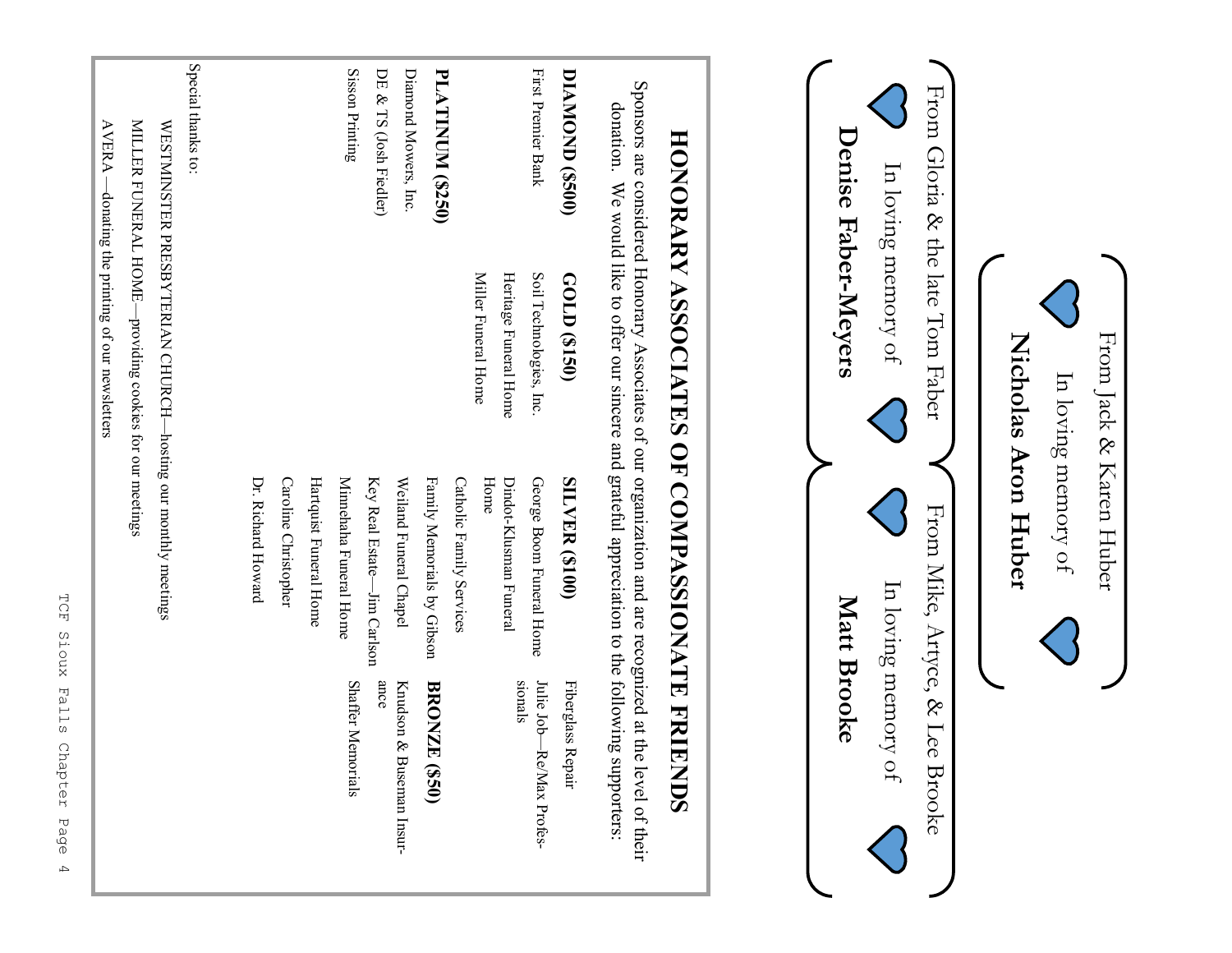

Dr. WatsonDr. Watson-Miller is a Clinical Psychologist who lost her own son while in Graduate School in Miller is a Clinical Psychologist who lost her own son while in Graduate School in weekends. they learn therapeutic techniques. She works from her own private practice on evenings and she teaches psychodynamic psychotherapy and provides supervision to psychiatry residents as private and public sectors. She is on the faculty of USD Sanford School of Medicine where 1997. She graduated from the University of South Dakota in 2002 and has worked in both the private and public sectors. She is on the faculty of USD Sanford School of Medicine where she teaches psychodynamic psychotherapy a

Dr Watson son standing in the bleachers as she graduated with a Bachelorson standing in the bleachers as she graduated with a Bachelor's of Science in Criminal Justice s of Science in Criminal Justice the gifts we have been given with others "Without adversity, we do not know how strong we really are. We have an obligation to share Without adversity, we do not know how strong we really are. We have an obligation to share by the support of her graduate program, her faith, and encouragement from others. She states, into not just coping, but thriving through adversity. She was gifted through her life experience allowing him to live through her. In her journey through grief, she has gained unique insights and Psychology in 1995 compelled her to honor his memory by completing her education and allowing him to live through her. In her journey through grief, she has gained unique insights into not just coping, but thriving th

Miller without identifying information and will be used in future columns email them to tcfsiouxfalls@yahoo.com. The questions will be forwarded to Dr. If you would like Dr. Watson-Miller to respond to your questions through this format, please entan utein to teisiouxianis@yanoo.com. The questions will be to watued to DJ, Watson-<br>Miller without identifying information and will be used in future columns. email them to tcfsiouxfalls@yahoo.com. The questions will be forwarded to Dr. WatsonIf you would like Dr. WatsonMiller to respond to your questions through this format, please Watson-

mind. It is impossible to control and I feel terrorized by it. What can I do to get beyond this? QUESTION: It seems like there is a videotape of what happened when my child died playing on an endless loop in my QUESTION: It seems like there is a videotape of what happened when my child died playing on an endless loop in my It is impossible to control and I feel terrorized by it. What can I do to get beyond this?

you work through the trauma. Sometimes not trying to control the intrusive thoughts makes them less intrusive you work through the trauma. Sometimes not trying to control the intrusive thoughts makes them less intrusive. about this. If you did witness the death of your child, you may want to see a mental health professional who can help ble to control. Based on your question, I can only assume that you witnessed the event, although I may be mistaken ble to control. Based on your question, I can only assume that you witnessed the event, although I may be mistaken ANSWER: It is not uncommon for people who have experienced a trauma to have intrusive thoughts that seem impossi-ANSWER: It is not uncommon for people who have experienced a trauma to have intrusive thoughts that seem impossi about this. If you did witness the death of your child, you may want to see a mental health professional who can help

closer look to discover what issues are left unresolved. There could be many. avoid them because they cause us so much pain. The energy we exert trying to forget is sometimes better used to take a events, we still have very vivid memories of them. Painful memories are also more quickly brought to mind. graduated high school? Or got married? Do you remember the birth of your child? While these are generally happy Some of life's most salient events are more memorable than everyday events. For example, do you remember when you graduated high school? Or got married? Do you remember the birth of your child? While these are generally happy closer look to discover what issues are left unresolved. There could be many. avoid them because they cause us so much pain. The energy we exert trying to forget is sometimes better used to take a events, we still have very vivid memories of them. Painful memories are also more quickly brought to mind. We try to Some of life s most salient events are more memorable than everyday events. For example, do you remember when you We try to

pain as quickly as possible. As you may have discovered, it is not that easy. By sharing this with a very close and wise is just one of those points. Why? Because a grieving parent is usually so caught up in the grief process that it is difficult can do BY YOURSELF to get through this. Everyone needs help at different points in their lives and the death of a child terrorized as you resolve your fears and come to find new meaning in ways of thinking about things. With patience and understanding, you can put these issues to rest and you will feel less ways of thinking about things. With patience and understanding, you can put these issues to rest and you will feel less friend and/or a mental health professional, they may be better able to listen for unresolved issues and offer alternative pain as quickly as possible. As you may have discovered, it is not that easy. By sharing this with a very close and wise for them to maintain objectivity. The grieving parent is usually looking for relief from pain and would like to resolve the is just one of those points. Why? Because a grieving parent is usually so caught up in the grief process that it is difficultionally so  $\frac{1}{2}$ Your second question, what can you do to get beyond this, requires some attention. I don't believe there is anything you Your second question, what can you do to get beyond this, requires some attention. I don friend and/or a mental health professional, they may be better able to listen for unresolved issues and offer alternative for them to maintain objectivity. The grieving parent is usually looking for relief from pain and would like to resolve the to relief from  $\alpha$ can do BY YOURSELF to get through this. Everyone needs help at different points in their lives and the death of a child  $_{\textrm{\tiny{c.}}}$  səd $\textrm{a}$ ı p $\textrm{p}$ o., t believe there is anything you

With Compassion Always<br>Dr. Watson-Miller

Dr. Watson

of this newsletter. The responses are written for the purpose of providing general suggestions to the DISCLAIMER: The responses published in the newsletter in no way suggest that there is a therof this newsletter. The responses are written for the purpose of providing general suggestions to the recipients a peutic DISCLAIMER: The responses published in the newsletter in no way suggest that there is a therrelationship between the individual who submitted the question a<br>D Dr. Watson-Miller. Watson-Miller. recipients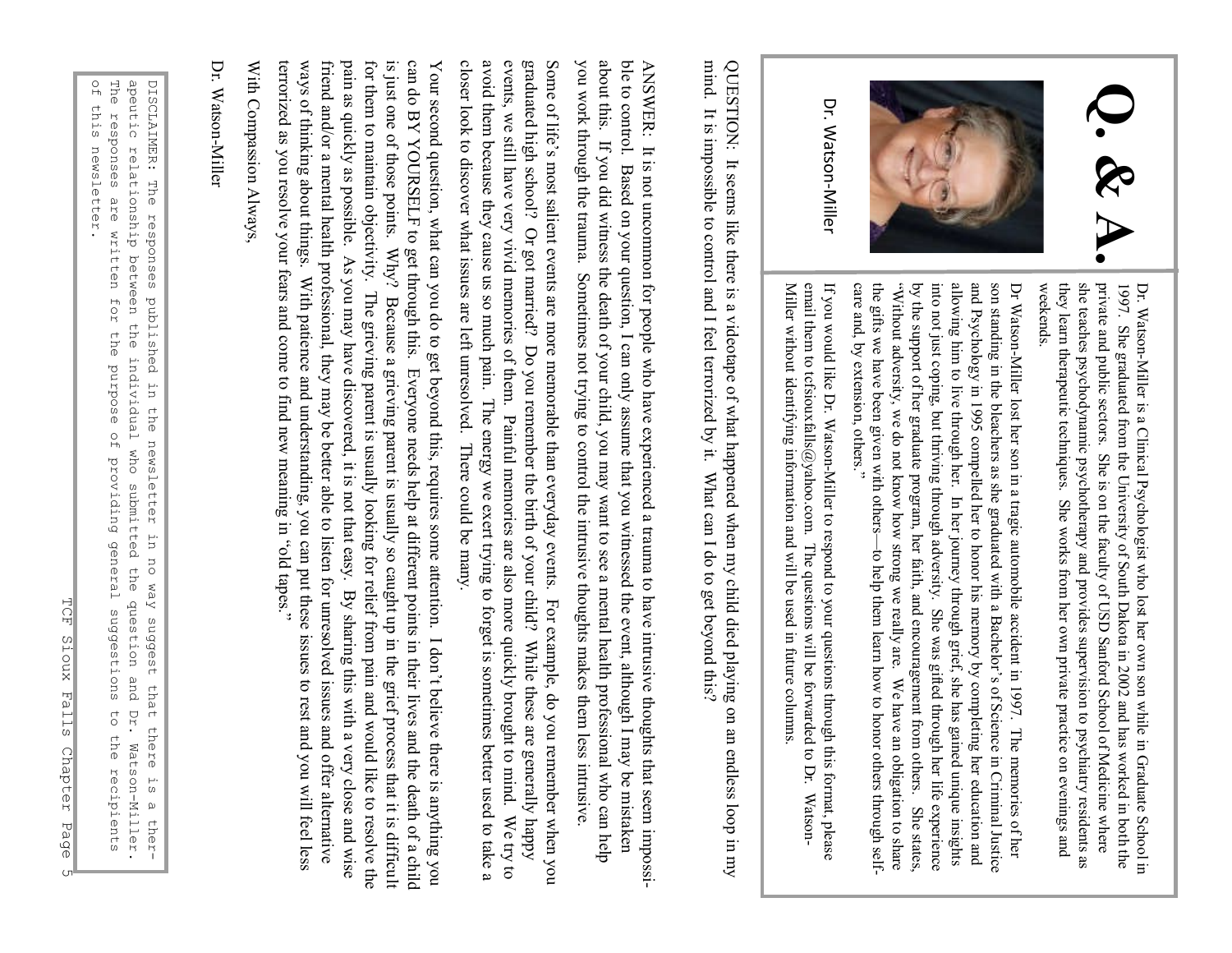

#### The Stone **The Stone**

your pocket. The best way I can describe grieving over a child as the years go by is to say it's similar to carrying a stone in your pocket. The best way I can describe grieving over a child as the years go by is to say its similar to carrying a stone in

When you walk, the stone brushes against your skin. You feel it. You always feel it. But depending on the way you stand or the way your body moves, the smooth edges might barely graze your body. you stand or the way your body moves, the smooth edges might barely graze your body. When you walk, the stone brushes against your skin. You always feel it. But depending on the way

Sometimes you lean the wrong way or you turn too quickly and a sharp edge pokes you. Your eyes water and you don 'rub your wound, but you have to keep going because not everyone knows about your stone, or if they do, they Sometimes you lean the wrong way or you turn too quickly and a sharp edge pokes you. Your eyes water and you t realize it can still bring this much pain.

leg during that laughter, and you feel your stone, and aren There are days you are simply happy now; smiling comes easy, and you laugh without thinking. You slap your There are days you are simply happy now; smiling comes easy, and you laugh without thinking. You slap your leg during that laughter, and you feel your stone, and aren't sure whether you should be laughing. The stone still t sure whether you should be laughing. The stone still hurts.

Once in a while, you can't take your hand off that stone. not sure anyone would understand anymore, or if they ever did. alone, but you just canare so preoccupied by itOnce in a while, you can بــ ج.<br>' t. You want to take a nap, but its weight; you forget things like your car keys and your home address. You try to leave it t take your hand off that stone. You run it over your fingers and roll it in your palm and ` s been so many years since youYou run it over your fingers and roll it in your palm and 've called in pes, ", you're

presence. presence. You But most days you can take your hand in and out of your pocket, feel your stone and even smile at its unwavering 've accepted this stone as your own, crossing your hands over it, saying auine". as children do.

gers, smile and look to the sky. You squeeze your hands together, and hope you are living in a way that honors<br>the missing piece you carry, until your arms are full again. want to show the world what a beautiful memory you're holding. But most days, you twirl it through your fin-You rest more peacefully than you once did; you've learned to move forward the best you can. Some days you the missing piece you carry, until your arms are full again. gers, smile and look to the sky. You squeeze your hands together, and hope you are living in a way that honors want to show the world what a beautiful memory youYou rest more peacefully than you once did; youve learned to move forward the best you can. Some days you re holding. But most days, you twirl it through your fin-

*Jessica Watson*

Jessica Watson

*fourplusanangel.com*

fourplusanangel.com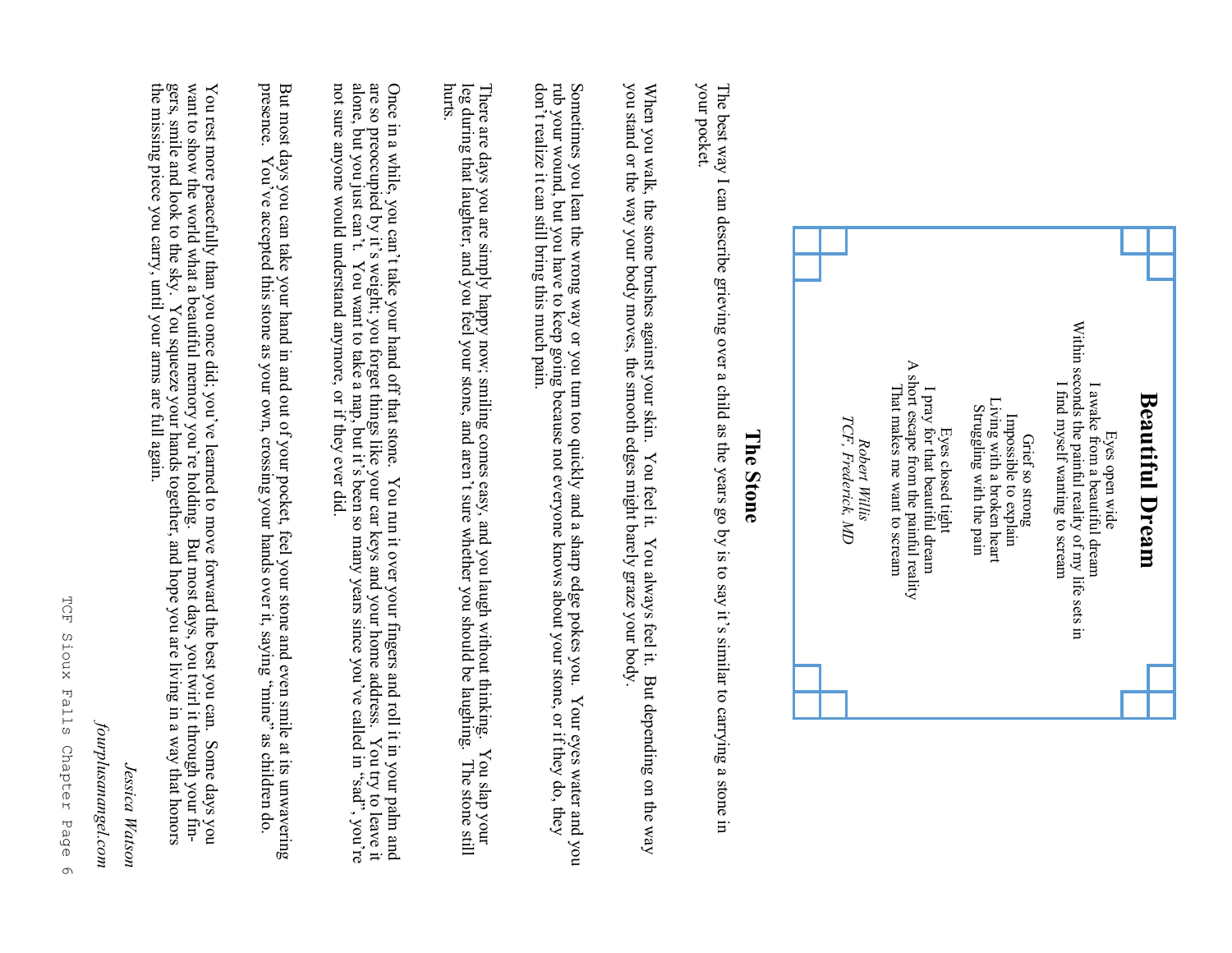

## The Tree in Our Backyard **The Tree in Our Backyard**

straight. Lesa watched over this tree she named Angella with determination and a certain amount of pride that she was able to the tree daily, fertilized it, talked to it, and finally placed stakes in the ground to give it more support to help the tree grow nurture a spindly, leafless tree into a blossoming life-giving part of nature nurture a spindly, leafless tree into a blossoming life straight. Lesa watched over this tree she named Angella with determination and a certain amount of pride that she was able to<br>nurture a spindly, leafless tree into a blossoming life-giving part of nature. the tree daily, fertilized it, talked to help the ground to give it must final final final final to give it more support to help the tree part of a school project, she planted a tree in our back yard and announced that she had named the tree Angella. Lesa watered part of a school project, she planted a tree in our back yard and announced that she had named the tree Angella. Lesa watered My daughter Lesa was a free spirited child who always had something to say, who enjoyed school and loved life. One day, as My daughter Lesa was a free spirited child who always had something to say, who enjoyed school and loved life. One day, as

window and immediately flew down the steps to confront her sister. A confrontation followed between the two girls, with Lesa demanding an apology. Leslie told me later that she did, in fact, go over to Lesa's tree, pat it One day our daughter Leslie was mowing the lawn and accidentally hit the tree. Lesa witnessed this event from an upstairs Laughing, she told me it was not only the first time she had spoken to a tree but also the first time she had apologized to one. Laughing, she told me it was not only the first time she had spoken to a tree but also the first time she had apologized to one. Lesa demanding an apology. Leslie told me later that she did, in fact, go over to Lesa window and immediately flew down the steps to confront her sister. A confront her sister,  $\Lambda$  confront her two girls, with One day our daughter Leslie was mowing the lawn and accidentally hit the tree. Lesa witnessed this event from an upstairs s tree, pat it on the trunk and apologize.

Angella the tree continued to flourish and grow, watched over and nurtured by my daughter. Lesa, however, became ill with cancer. As her cancer worsened, she was unable to watch over Angella. Before our last trip to the ho while she was in the hospital. while she was in the hospital. tree and discovered bumps on the leaves. We delayed our trip to spray the tree to reassure Lesa that her tree would be safe cancer. As her cancer worsened, she was unable to watch over Angella. Before our last trip to the hospital, Lesa visited the Angella the tree continued to flourish and grow, watched over and nurtured by my daughter. Lesa, however, became ill with

shared its progress with us. Lesa died on a hot summer day in August, two days before her eighth birthday. We moved away from that house, hoping to find some peace in a new environment and we transplanted Lesa's tree Angella to the back yard of our ne shared its progress with us. watched it closely, wondering if the tree would survive the transplant. Our special friends who knew the story of Lesafind some peace in a new environment and we transplanted Lesa Lesa died on a hot summer day in August, two days before her eighth birthday. We moved away from that house, hoping to s tree Angella to the back yard of our new home. We 's tree

they would take care of the tree. they would take care of the tree. how she named it Angella and how Lesa had died of cancer and I left it on the kitchen counter for the new owners, hoping Several years later we sold our home, but this time Lesa 's tree was too big to transplant. I wrote the story of Lesa's tree and

the story should they move in the future. the story should they move in the future. guard Lesa'Several months passed while I considered contacting the owners, and then one day I met the daughter of the family that now<br>lives in our old home. She stopped to tell me that the story of Lesa's tree had been passed on to t lives in our old home. She stopped to tell me that the story of Lesa Several months passed while I considered contacting the owners, and then one day I met the daughter of the family that now s legacy for us. She described how her family had been touched by this story and they were planning to pass on s tree had been passed on to them and that they would

So, the legacy of a child So, the legacy of a child's love of nature and determination to take care of a special tree goes on. My daughter did not survive<br>her cancer but the story of Angella the tree has touched the lives of every family that has l s love of nature and determination to take care of a special tree goes on. My daughter did not survive her cancer but the story of Angella the tree has touched the lives of every family that has lived in our house.